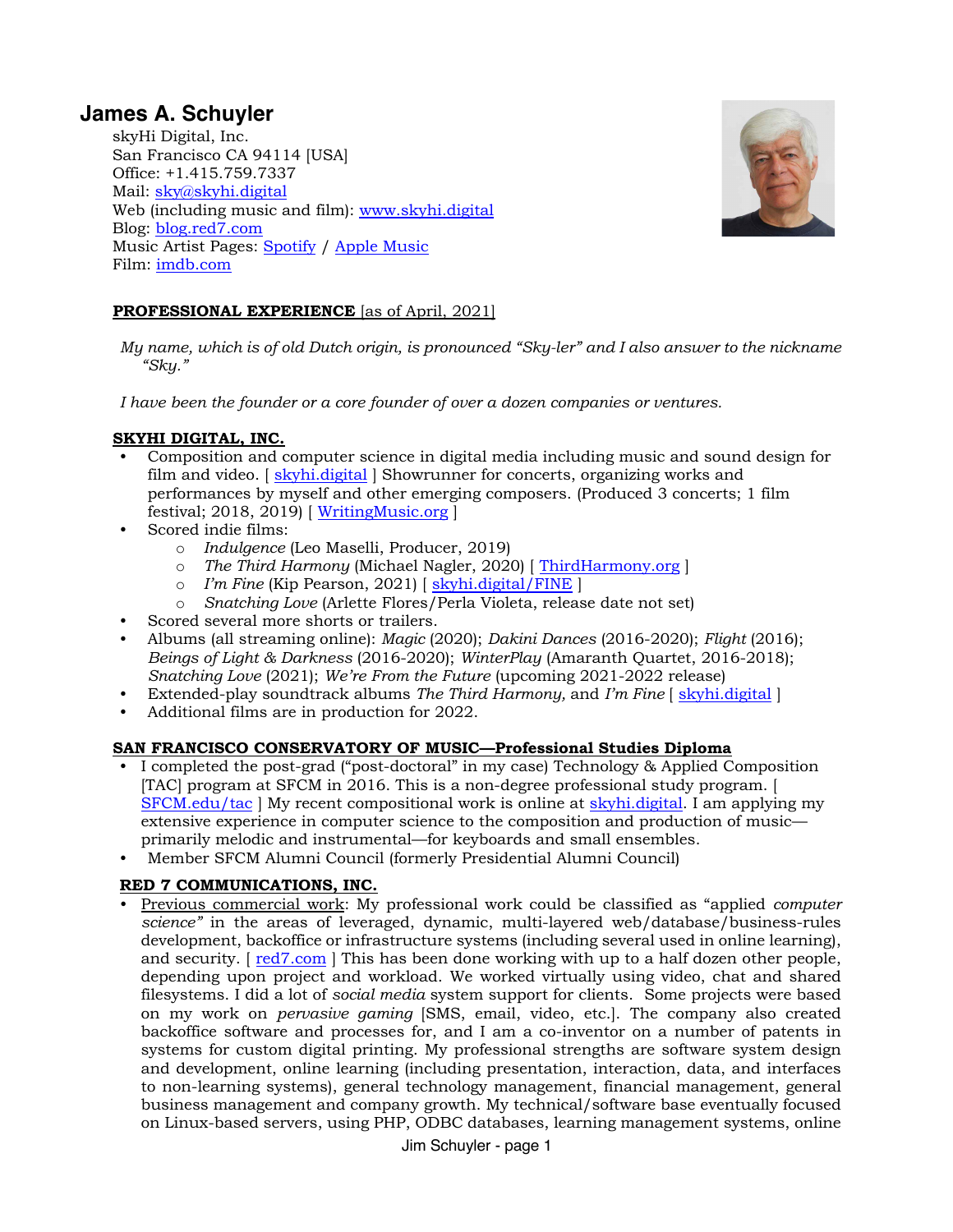stores, knowledgebases, cooperative information management, *pervasive gaming*, data visualization, network performance, security, and interactive web-applications. I have served as an expert witness in the area of e-learning, intellectual property, trade secrets, patents, valuation and software. I have raised venture capital and bought and sold companies.

# **[cyberspark.net](https://cyberspark.net/)** (founded 2007, renamed and relaunched 2010, ongoing 2021)

• Current: *Early warning for human rights and free speech web sites.* This service of Red7 monitors the health of websites of organizations and individuals who promote and defend free speech and human rights online. The monitoring is designed to spot compromised services and injected malware, and alert those who can take action to defend targets. Logging and visualization of data has been used to illustrate trends in attack surfaces over time.

# **TRAVELING GEEKS** and **WE BLOG THE WORLD** 2009—2014

• I was the informal CTO (the "geeks' geek!") of this organization founded by Renee Blodgett and Jeff Saperstein that took small groups of prominent geek bloggers to hot-spots of tech development to investigate and write/blog/show what they discovered. Renee's **[WeBlogTheWorld](https://weblogtheworld.com/)** is a luxury travel blog that syndicates dozens of other travel blogs in a highly-sophisticated network of feeds and filters.

## **THE DALAI LAMA FOUNDATION** 2003-2010 and 2013-2015

• A member of the Board of Directors of this NGO, whose mission is to create sustained global capacity for peace and ethics thru a non-dogmatic ethic of compassion. I served as half-time pro-bono CTO from 2003 to 2010. This was an unpaid "staff" position to which I committed one half of my time during the entire period. The position involved world-wide online communication and travel, which I self-funded. I also directed and edited the Foundation's Learning Zone. I supported a large number of online projects while I was CTO, and conducted audio interviews that are posted on my blog [ blog.red7.com ], and video interviews on Many Paths to Peace. The Missing Peace: Artists Co[nsider the Dalai](https://blog.red7.com/) Lama was a large project associated with The Foundation. Much of my time during 2007 was focused on realizing online technology for Project Happiness [ [projecthappiness.](https://projecthappiness.org/)org ]. I was a member of the Board of Directors of the Foundation until 2009, and was elected to the board again in 2013.

### **LEAPFROG ENTERPRISES, INC.** [\[ leapfrog.com](https://leapfrog.com/) ] 2000-2001 (Knowledge Universe)

• **Vice President Internet Technology & Development —** Working for Jim Marggraff, we developed a staff of 45 to build and run LeapFrog's online web and electronic-learningdevices-support operations.

### **KNOWLEDGEPLANET.COM, INC**. 1999-2000 (Knowledge Universe)

• **Vice President & Chief Learning Architect,** and **acting CIO** – this was a merger of KnowledgeSoft, Kobbix, MindQ and Knowledge Universe Interactive Studio

# **KNOWLEDGE UNIVERSE INTERACTIVE STUDIO, INC**. 1997-1999 (Knowledge Universe)

• **Vice President, Distance Learning Solutions** A subsidiary of Knowledge Universe, Inc. (merged into KnowledgePlanet.com, Inc.)

# RED 7 COMMUNICATIONS, INC. 1997—(various years), renamed skyHi Digital in 2018

• **Chairman of the Board & President** Internet electronic commerce - site construction. Among other things, built and operated the software for NonProfitAuction.com financed by Doug Carlston [of Brøderbund], Polaris (Steve Arnold), the Washington Post and other investors. Charlie Brown calendar and other Mac titles for Individual Software. Prominent clients included Summit Learning, Athleta, Gap, Inc., Numi Tea.

### **DELUXE CORPORATION (also T/MAKER COMPANY**) 1994-1997

- Jan. 1996 to Apr., 1997: **Managing Director**, Electronic Direct (Client Software Development); Facility Manager (Redwood City); Head, Internet Services Group, Deluxe Direct. (Deluxe Corporation bought T/Maker Company.) Royal Farros' idea behind this venture eventually became iprint.com**.** The ED technology was purchased by Taylor Corporation.
- Jun. 1994 to Jan. 1996: **Vice President & Chief Technology Officer**, T/Maker Company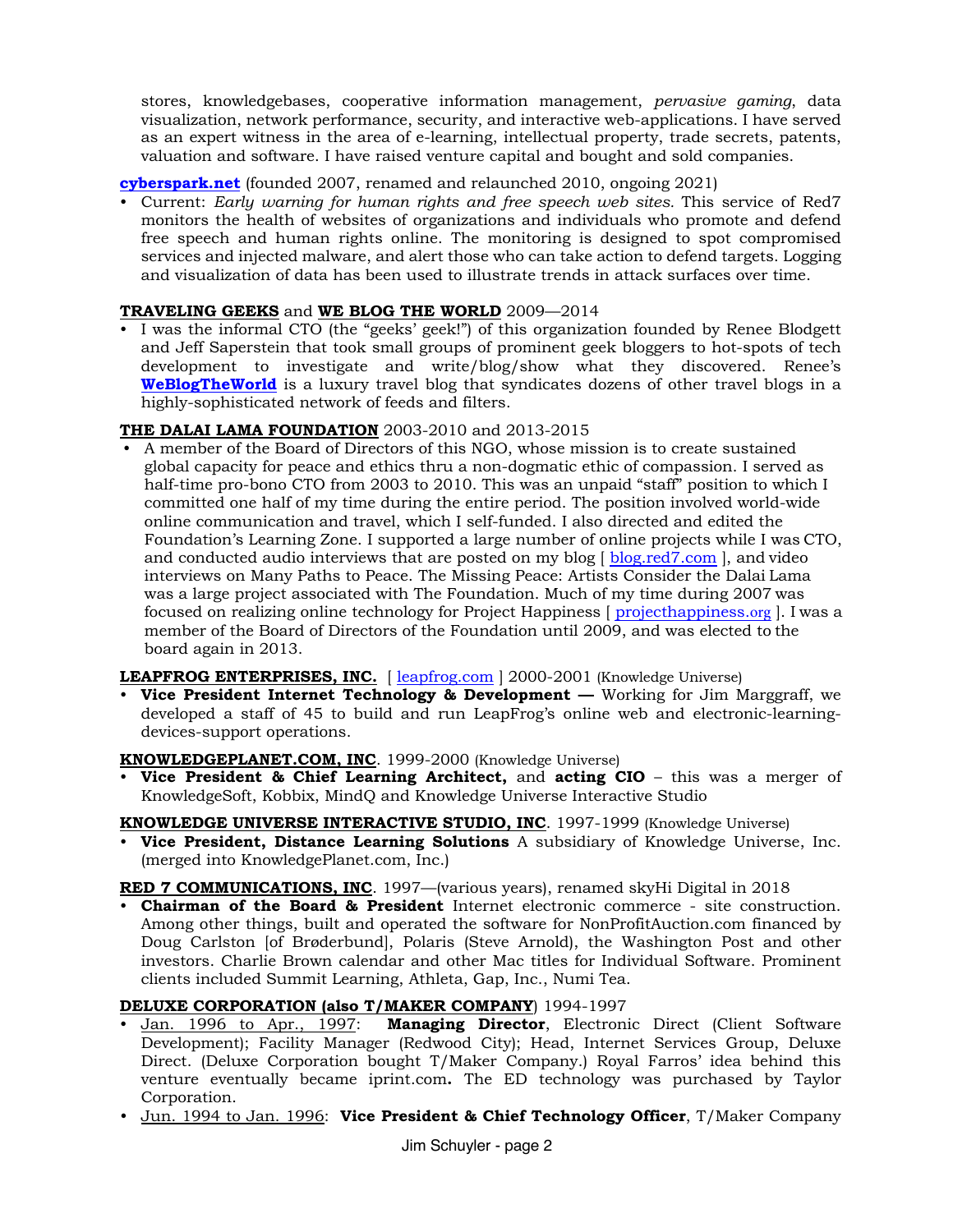— Subsidiary of Deluxe Corporation. (Kiosk and consumer software development leading to Electronic Direct) Royal Farros and Heidi Roizen were founders.

**INVENTURE, INC**. (founded 1986; renamed Red7 Communications in 1993)

• **Chairman of the Board & President.** Creators of Macintosh software products. "Corporate authors."

**INDIVIDUAL SOFTWARE, INC**. [ [individualsoftware.com](http://individualsoftware.com/) ] 1988

• **Vice President & General Manager** Macintosh Division, and General Manager Products Division

#### **DESIGNWARE, INC**. 1980-1986

• **Founder, Chairman of the Board and President**, DesignWare, Inc. Division of Peachtree Software from 84-85, subsidiary of Encyclopædia Britannica (85-86). Vice President, Britannica Learning Corporation. [red7.com/designware](https://red7.com/designware)

#### **WICAT, INCORPORATED**: 1977-1979

• **Director of Systems**, WICAT, Inc. — built a San Francisco office and distributed development team.

#### **RESEARCH, DEVELOPMENT AND TEACHING POSITIONS**: 1972-1977:

- 1976-77: **Computer-Aided Instruction Coordinator**, Pacific Medical Center, Presbyterian Hospital, San Francisco, and **Assistant Professor of Health Sciences Education**, University of the Pacific School of Medical Sciences.
- 1973-75: **Assistant Professor**, Northwestern University, Evanston, Illinois. School of Education. Joint appointment in Computer Science approved 1975. Member of the Computing Center Committee.
- 1972-73: **Lecturer**: Northwestern University, Evanston, Illinois.

#### **EDUCATION**

• Ph.D.: Computer Science, Northwestern University [1973], M.S.: Industrial Engineering & Management Sciences, B.A.: Mathematics.

#### **SELECTED WEB/INTERNET ACHIEVEMENTS, SOFTWARE, PUBLICATIONS**

- ONLINE WEB & INTERNET: Red7 creates web-applications: one of these supports collaborative knowledgebases for small business and research workgroups; another supports *Pervasive Gaming* AKA *Mixed-Reality* Games, involving cellphone SMS and voice, email, online video and real-time interactions that involve customers in learning or playing "games" that spill into their real lives. Working for Jim Marggraff, I was responsible for hiring the team that supported the web site and internet technologies for LeapFrog's award-winning electronic learning toys in 2000 and 2001. I have a detailed understanding of software and hardware systems, ODBC, and workflow support on Linux and many other systems. All (24/7) operations of LeapFrog were handled in-house. More than most technology people, I tend to focus on how these systems fit and shape the workflow within the organization, which I think is unusual for someone who understands the technologies.
- eCOMMERCE: **KU sites** *Leapfrogtoys/and then leapfrog.com, KUIS.com, Knowledgeu.com, knowledgebeginnings.com, mindq.com, teacheruniverse.com, teckchek.com* and others*;*  **NonProfitAuction.com** (Brøderbund, Washington Post, Polaris Ventures investors) (online auctions); **Deluxe Corporation** *Current* website (ordering, custom checks), *Deluxe Business Forms* website (included order tracking), *eDirect, Printovation* and other sites; **LeapFrog's** online store carried its entire product catalog  $(\sim 60$  items), and all backoffice systems were entirely automated.
- SOFTWARE PRODUCTS/LINES**: Electronic Direct** kiosk software. **World's Easiest** consumer software. **INDIVIDUAL Training for PageMaker**, **Training for Word**, **Training for Excel**, **Flash & Match FLASHCARDS**, **Typing Instructor Encore, Professor MAC** for the Macintosh. **ResumeMaker** (Mac only), **What Are You Doing Today, CHARLIE BROWN?™**,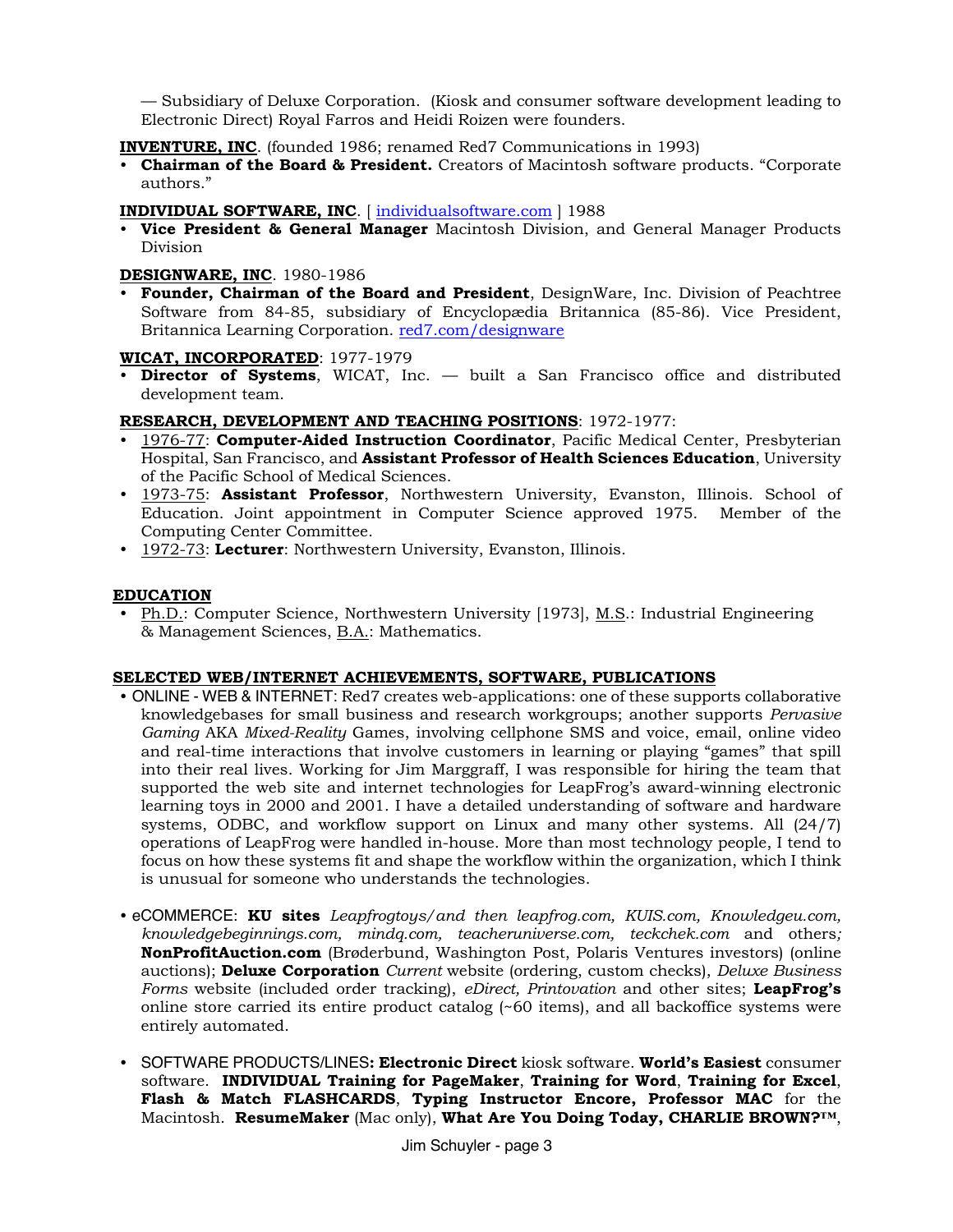**Learn to Use MAC** (INDIVIDUAL Software), **SigmaPlot** (Mac conversion, Jandel Corp.). DesignWare's best-selling and award-winning programs include **Facemaker** [Spinnaker Software], **Story Machine** [Spinnaker], **Crypto Cube**, **Spellicopter**, **States & Traits**, **Mission:Algebra**, **Remember!** and nine others. Books: **Discovering BASIC** and **BASIC and Data Processing** (with M. Weinstein), **Computer Discovery** (with Czechowicz, Ittelson & Booth), Science Research Associates (SRA), Chicago. **Courseware Design System** (also known as CDS), WICAT Incorporated, for Texas Instruments and Digital Equipment Corp., instructional authoring system. **MultiTutor**, Computer Aided Instruction software system, Northwestern University and Control Data Corporation

#### **SPECIAL EXPERIENCE**

**LeapFrog.com:** Internet infrastructure to support learning toys – ATG Dynamo-supported (Java) site with Oracle db, multiple layers of redundant servers in 24x7 operation – recruited most of the team, and did technology planning, development and deployment for this mission-critical site. Worked for Jim Marggraff and with Matt Brown to grow the team from 5 to 35. (Note these are very unique Internet-supported toys, *not* online or web education.) 2000-2001. *IPO July, 2002.*

**Knowledge Universe Interactive Studio:** Responsible for a confidential project developing core technologies for Learning Objects Server and for online learning that adapts to individual learning differences. Built web-team and web capabilities for numerous KU companies. KUIS merged into KnowledgePlanet.com in December, 1999.

- **Deluxe Corporation:** During reorganization of T/Maker's parent company (Deluxe Corporation), moved up from position with T/Maker to take charge of client software development in Redwood City, became facility manager, and started Internet Services Group for Deluxe Direct (\$700m division of Deluxe Corp.). Was part of I/T executive team (about 16 individuals) reporting to Chief Information Officer during reorganization. Instrumental in forming and guiding a team to create Internet policies for the corporation. Transitioned employees from T/Maker to Deluxe.
- **T/Maker Company:** Joined as Chief Technology Officer after architecting and building "client" software for their Electronic Direct kiosk and World's Easiest consumer software lines.

**InVenture, Inc.:** A Macintosh and PC-compatible developer, creating titles for software publishers.

**Individual Software, Inc. [a publisher of training software]:** Built and operated Macintosh product division.

- **DesignWare, Inc. [which also operated EduWare Services, Inc. and acquired Blue Chip Software, Inc.]:** Founded **DesignWare, Inc.** (DW) an "integrated" educational software developer and publisher of national repute, and served as chief executive officer from its founding through September, 1986, including sale of the company to **Management Science America, Inc.** and then divestiture to **Encyclopædia Britannica, Inc.** Venture capital investment in this company was more than \$1.5 million. Purchased assets of **Blue Chip Software** in December, 1985.
- **WICAT Incorporated:** Started as very early **WICAT** employee in 1978. Was with the nonprofit institute [before WICAT Systems, Inc. was formed]. Supported by several research grants and contracts based on earlier authoring-systems research.
- **Northwestern University and University of the Pacific:** Built and taught a curriculum of Computer-Based Education (CBE) courses, and was principal or co-principal investigator on several funded R&D projects. Worked with professors and researchers in a number of departments on both projects and courses. Brought in significant research funds and